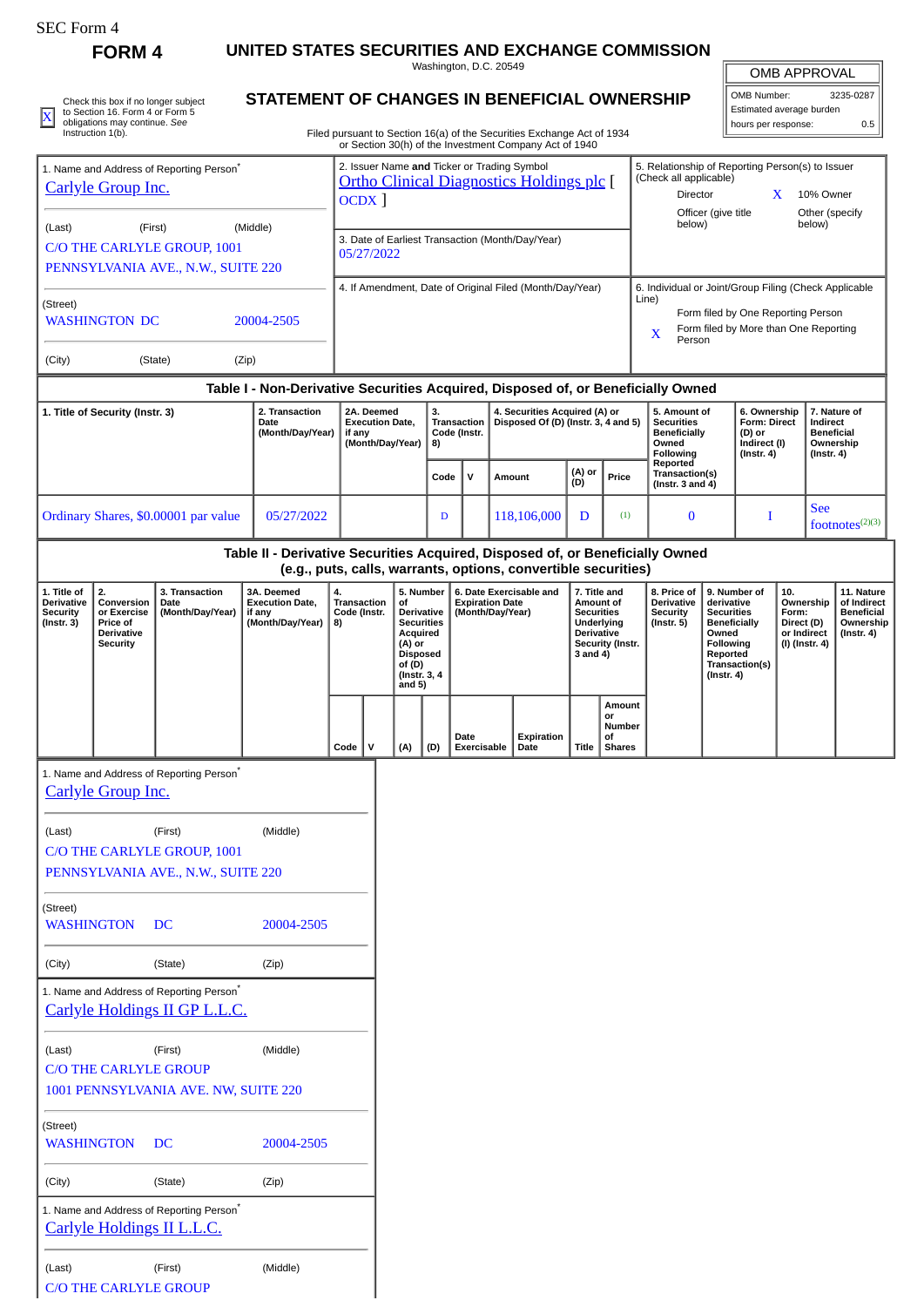| 1001 PENNSYLVANIA AVE. NW, SUITE 220                                                      |         |                                                  |
|-------------------------------------------------------------------------------------------|---------|--------------------------------------------------|
| (Street)<br>WASHINGTON                                                                    | DC      | 20004-2505                                       |
| (City)                                                                                    | (State) | (Zip)                                            |
| 1. Name and Address of Reporting Person <sup>*</sup><br>CG Subsidiary Holdings L.L.C.     |         |                                                  |
| (Last)<br>C/O THE CARLYLE GROUP, 1001                                                     | (First) | (Middle)                                         |
| PENNSYLVANIA AVE. N.W., SUITE 220                                                         |         |                                                  |
| (Street)<br>WASHINGTON                                                                    | DC      | 20004-2505                                       |
| (City)                                                                                    | (State) | (Zip)                                            |
| 1. Name and Address of Reporting Person <sup>*</sup>                                      |         | <b>TC Group Cayman Investment Holdings, L.P.</b> |
| (Last)                                                                                    | (First) | (Middle)                                         |
| <b>C/O THE CARLYLE GROUP</b><br>1001 PENNSYLVANIA AVE. NW, SUITE 220                      |         |                                                  |
|                                                                                           |         |                                                  |
| (Street)<br>WASHINGTON                                                                    | DC      | 20004-2505                                       |
| (City)                                                                                    | (State) | (Zip)                                            |
| 1. Name and Address of Reporting Person <sup>*</sup><br><u>L.P.</u>                       |         | <b>TC Group Cayman Investment Holdings Sub</b>   |
| (Last)<br><b>C/O THE CARLYLE GROUP</b>                                                    | (First) | (Middle)                                         |
| 1001 PENNSYLVANIA AVE. NW, SUITE 220                                                      |         |                                                  |
| (Street)<br>WASHINGTON                                                                    | DC      | 20004-2505                                       |
| (City)                                                                                    | (State) | (Zip)                                            |
| 1. Name and Address of Reporting Person <sup>*</sup><br><u>TC Group VI Cayman, L.L.C.</u> |         |                                                  |
| (Last)<br><b>C/O THE CARLYLE GROUP</b>                                                    | (First) | (Middle)                                         |
| 1001 PENNSYLVANIA AVE. NW, SUITE 220                                                      |         |                                                  |
| (Street)<br>WASHINGTON                                                                    | DC      | 20004-2505                                       |
| (City)                                                                                    | (State) | (Zip)                                            |
| 1. Name and Address of Reporting Person <sup>*</sup><br>TC Group VI Cayman, L.P.          |         |                                                  |
| (Last)<br><b>C/O THE CARLYLE GROUP</b><br>1001 PENNSYLVANIA AVE. NW, SUITE 220            | (First) | (Middle)                                         |
| (Street)<br>WASHINGTON                                                                    | DС      | 20004-2505                                       |
| (City)                                                                                    | (State) | (Zip)                                            |
| 1. Name and Address of Reporting Person*                                                  |         | Carlyle Partners VI Cayman Holdings, L.P.        |